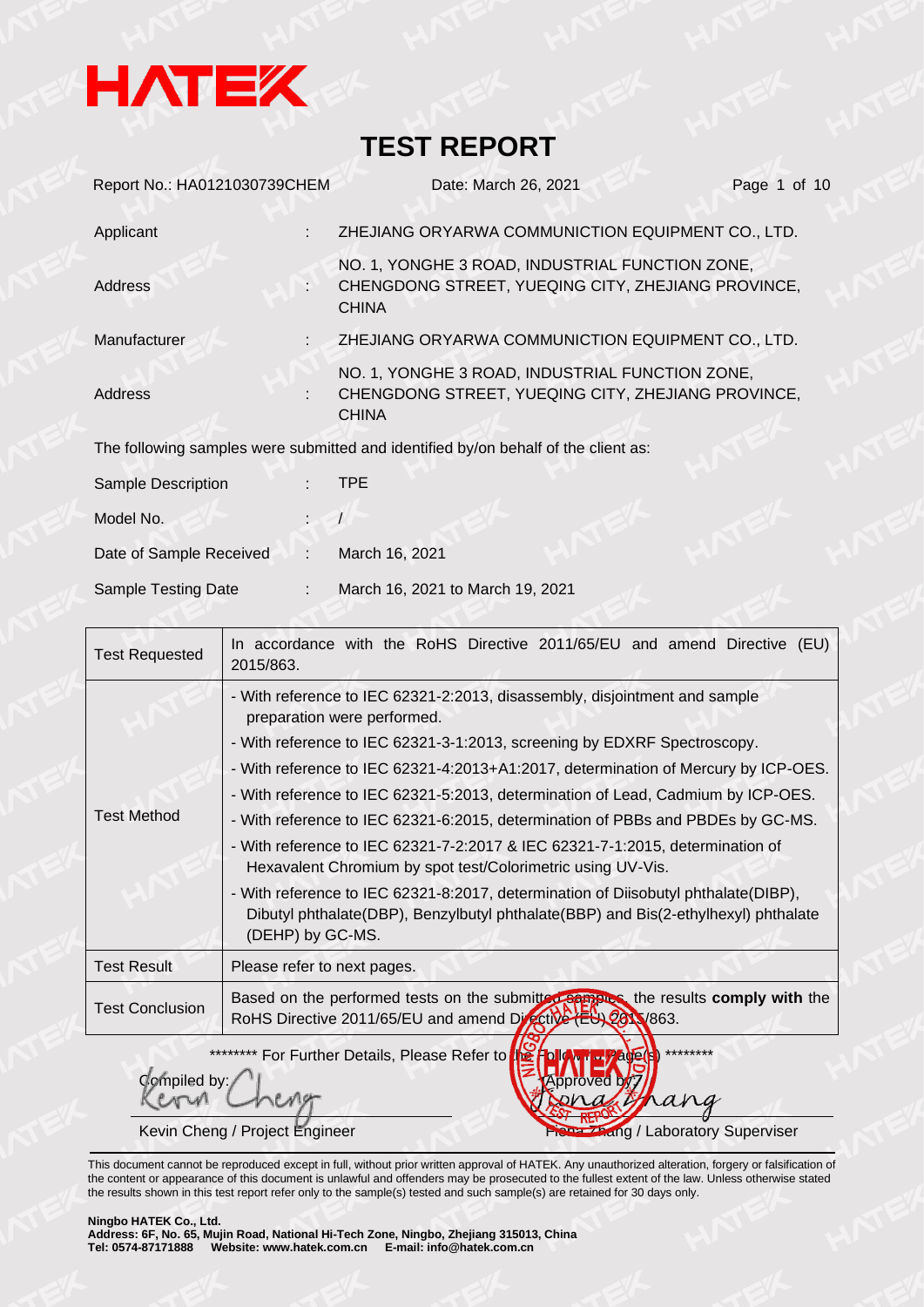

Report No.: HA0121030739CHEM Date: March 26, 2021 Page 2 of 10

| <b>Sample Disassembly List</b> |                                                                               |                            |  |  |  |  |  |
|--------------------------------|-------------------------------------------------------------------------------|----------------------------|--|--|--|--|--|
|                                | <b>Parts/Raw material name</b>                                                |                            |  |  |  |  |  |
| Part No.                       | <b>Component Name</b><br><b>Part Description</b>                              |                            |  |  |  |  |  |
|                                |                                                                               | Cyan plastic parts         |  |  |  |  |  |
| $\overline{2}$                 | 3<br>$\overline{4}$<br>Casing parts<br>5<br>$6\phantom{1}6$<br>$\overline{7}$ | Green plastic parts        |  |  |  |  |  |
|                                |                                                                               | Yellow plastic parts       |  |  |  |  |  |
|                                |                                                                               | Dark blue plastic parts    |  |  |  |  |  |
|                                |                                                                               | Dark green plastic parts   |  |  |  |  |  |
|                                |                                                                               | <b>Black plastic parts</b> |  |  |  |  |  |
|                                |                                                                               | White plastic parts        |  |  |  |  |  |
| 8                              |                                                                               | Blue plastic parts         |  |  |  |  |  |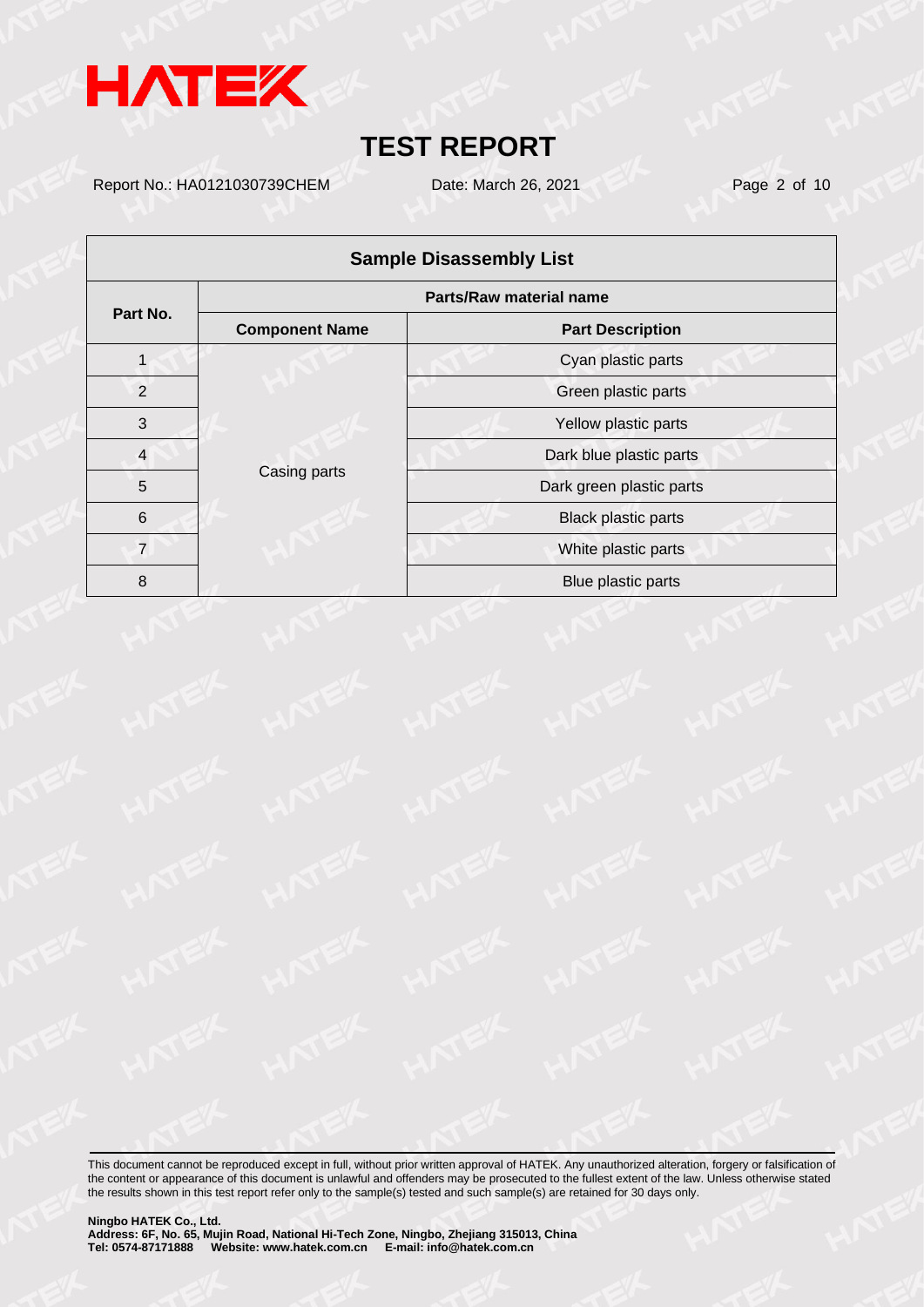

Report No.: HA0121030739CHEM Date: March 26, 2021 Page 3 of 10

| <b>Screening Test by XRF Spectroscopy</b> |                            |                |               |      |               |      |               |      |               |           |               |
|-------------------------------------------|----------------------------|----------------|---------------|------|---------------|------|---------------|------|---------------|-----------|---------------|
| Part                                      |                            | Result (mg/kg) |               |      |               |      |               |      |               |           |               |
| No.                                       | <b>Part Description</b>    | Pb             | scree<br>ning | Cd   | scree<br>ning | Hg   | scree<br>ning | cr   | scree<br>ning | <b>Br</b> | scree<br>ning |
| $\mathbf 1$                               | Cyan plastic parts         | N.D.           | <b>BL</b>     | N.D. | <b>BL</b>     | N.D. | <b>BL</b>     | N.D. | <b>BL</b>     | N.D.      | <b>BL</b>     |
| 2                                         | Green plastic parts        | N.D.           | <b>BL</b>     | N.D. | <b>BL</b>     | N.D. | <b>BL</b>     | N.D. | BL            | N.D.      | <b>BL</b>     |
| 3                                         | Yellow plastic parts       | N.D.           | BL            | N.D. | <b>BL</b>     | N.D. | <b>BL</b>     | N.D. | <b>BL</b>     | N.D.      | <b>BL</b>     |
| $\overline{4}$                            | Dark blue plastic parts    | N.D.           | <b>BL</b>     | N.D. | <b>BL</b>     | N.D. | <b>BL</b>     | N.D. | <b>BL</b>     | N.D.      | <b>BL</b>     |
| 5                                         | Dark green plastic parts   | N.D.           | <b>BL</b>     | N.D. | <b>BL</b>     | N.D. | <b>BL</b>     | N.D. | BL            | N.D.      | <b>BL</b>     |
| 6                                         | <b>Black plastic parts</b> | N.D.           | <b>BL</b>     | N.D. | <b>BL</b>     | N.D. | <b>BL</b>     | N.D. | <b>BL</b>     | N.D.      | <b>BL</b>     |
| $\overline{7}$                            | White plastic parts        | N.D.           | <b>BL</b>     | N.D. | <b>BL</b>     | N.D. | <b>BL</b>     | N.D. | <b>BL</b>     | N.D.      | <b>BL</b>     |
| 8                                         | Blue plastic parts         | N.D.           | BL            | N.D. | <b>BL</b>     | N.D. | <b>BL</b>     | N.D. | BL            | N.D.      | <b>BL</b>     |

### **Remark:**

1. BL= Below Limit, OL= Over Limit, LOD = Limit of Detection, --- = Not Regulated, / = Not Tested

2. "IN" expresses the inconclusive region, and further chemical testing to confirm whether it complies with the requirement of RoHS Directive.

- 3. mg/kg= milligram per kilogram.
- 4. The XRF screening test for RoHS elements the reading may be different to the actual content in the sample be of non-uniformity composition.
- 5. N.D. = Not Detected, less than the value of Method Detection Limit.

6. Results are obtained by EDXRF for primary screening, and further chemical testing by ICP (for Cd, Pb, Hg), UV-VIS (for Cr(VI)) and GC-MS (for PBBs, PBDEs) is recommended to be performed, if the concentration exceeds the below warning value according to IEC 62321-3-1:2013 (unit: mg/kg)

| Element | Polymer                                                 | Metal                                                   | ັັ<br><b>Composite Materials</b>                    |
|---------|---------------------------------------------------------|---------------------------------------------------------|-----------------------------------------------------|
| Cd      | $BL \le (70-3\sigma) < IN < (130+3\sigma)$<br>$\leq$ OL | $BL \le (70-3\sigma) < IN < (130+3\sigma)$<br>$\leq$ OL | LOD < IN < $(150+3σ)$ ≤ OL                          |
| Pb      | $BL ≤ (700-3σ) < IN <$<br>$(1300+3\sigma) \leq O L$     | $BL ≤ (700-3σ) < IN <$<br>$(1300+3\sigma) \leq O L$     | $BL ≤ (500-3σ) < IN <$<br>$(1500+3\sigma) \leq O L$ |
| Hg      | $BL ≤ (700-3σ) < IN <$<br>$(1300+3\sigma) \le L$        | $BL ≤ (700-3σ) < IN <$<br>$(1300+3\sigma) \leq O L$     | $BL ≤ (500-3σ) < IN <$<br>$(1500+3\sigma) \leq O L$ |
| Cr      | $BL ≤ (700-3σ) < IN$                                    | $BL ≤ (700-3σ) < IN$                                    | $BL ≤ (500-3σ) < IN$                                |
| Br      | $BL ≤ (300-3σ) < IN$                                    |                                                         | $BL ≤ (250-3σ) < IN$                                |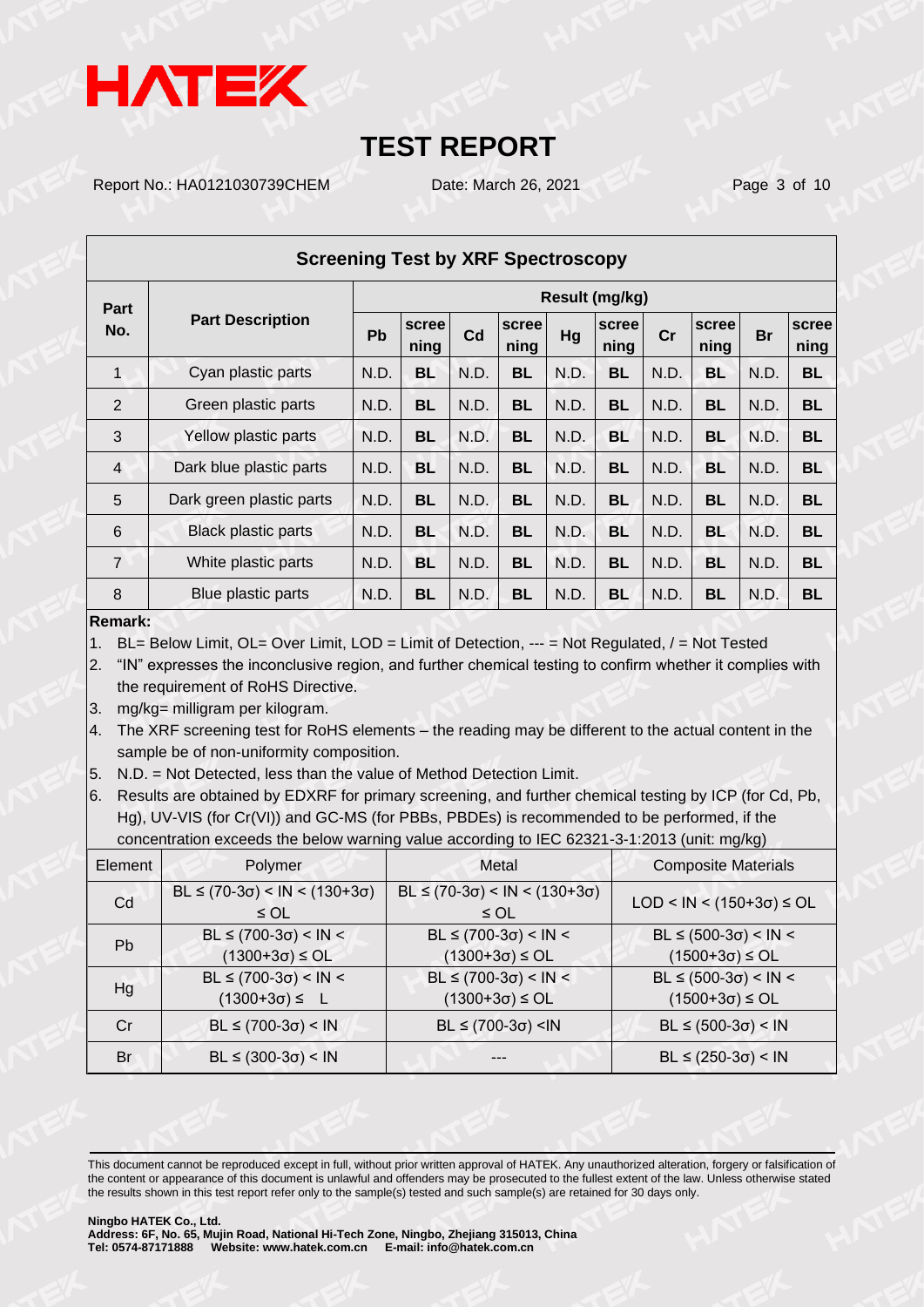

Report No.: HA0121030739CHEM Date: March 26, 2021 Page 4 of 10

| <b>Confirmation Test by Wet Chemistry</b> |                            |           |                |    |               |             |              |                   |
|-------------------------------------------|----------------------------|-----------|----------------|----|---------------|-------------|--------------|-------------------|
| Part                                      |                            |           |                |    |               |             |              |                   |
| No.                                       | <b>Part Description</b>    | <b>Pb</b> | C <sub>d</sub> | Hg | Cr(VI)        | <b>PBBs</b> | <b>PBDEs</b> | <b>Conclusion</b> |
| <b>MDL</b>                                |                            | 5         | 5              | 5  | $2^{\lambda}$ | 5           | 5            |                   |
| 1                                         | Cyan plastic parts         |           |                |    |               |             |              | P                 |
| 2                                         | Green plastic parts        |           |                |    |               |             |              | P                 |
| 3                                         | Yellow plastic parts       |           |                |    | $\prime$      |             |              | P                 |
| $\overline{4}$                            | Dark blue plastic parts    |           |                |    |               |             |              | P                 |
| 5                                         | Dark green plastic parts   |           |                |    |               |             |              | P                 |
| 6                                         | <b>Black plastic parts</b> |           | $\prime$       |    |               |             |              | P                 |
| 7                                         | White plastic parts        |           |                |    |               |             |              | P                 |
| 8                                         | Blue plastic parts         |           |                |    |               |             |              | P                 |

### **Limit requirements:**

|                                      | Pb   | Cd  | Ha   | Cr(VI) | <b>PBBs</b> | <b>PBDEs</b> |
|--------------------------------------|------|-----|------|--------|-------------|--------------|
| Maximum permissible Limit<br>(mg/kg) | 1000 | 100 | 1000 | 1000   | 1000        | 1000         |

**Remark:**

- 1. N.D. = Not Detected, less than the value of Method Detection Limit.
- 2. mg/kg= milligram per kilogram.
- 3. MDL= Method Detection Limit in wet chemical test, --- = Not Regulated, / = Not Tested.
- 4. P = The result complies with the limit requirement, F = The result does not comply with the limit requirement.
- 5. "^"= MDL of Cr(VI) for non-metal sample is 2mg/kg, MDL of Cr(VI) for metal sample is 0.02mg/kg(Sample extraction solution).
- 6. Result on Cr(VI) for metal sample is shown as Positive/Negative. Positive = Presence of Cr(VI); Negative = Absence of Cr(VI). (Positive indicates the presence of  $Cr<sup>6+</sup>$  on the tested areas, the result be regarded as conflict with RoHS requirement. Negative indicates the absence of Cr<sup>6+</sup> on the tested areas, the result be regarded as no conflict with RoHS requirement.)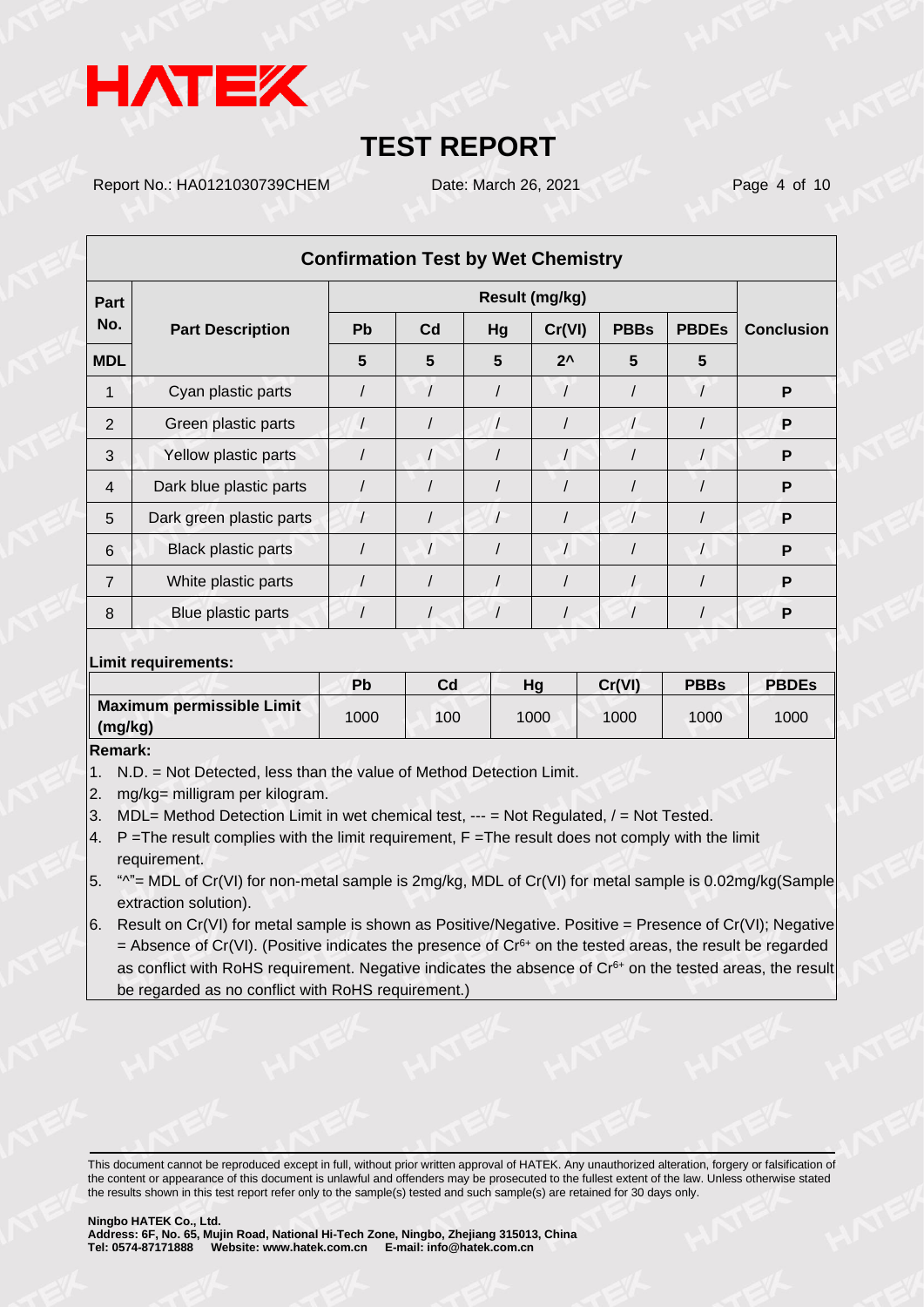

Report No.: HA0121030739CHEM Date: March 26, 2021 Page 5 of 10

| DIBP, DBP, BBP, DEHP |             |             |            |            |             |                   |  |  |
|----------------------|-------------|-------------|------------|------------|-------------|-------------------|--|--|
| <b>Test No.</b>      |             |             |            |            |             |                   |  |  |
|                      | Part No.    | <b>DIBP</b> | <b>DBP</b> | <b>BBP</b> | <b>DEHP</b> | <b>Conclusion</b> |  |  |
| <b>MDL</b>           |             | 30          | 30         | 30         | 30          |                   |  |  |
| T <sub>0</sub> 1     | $1+2+3$     | N.D.        | N.D.       | N.D.       | N.D.        | P                 |  |  |
| T <sub>02</sub>      | $4 + 5 + 6$ | N.D.        | N.D.       | N.D.       | N.D.        | P                 |  |  |
| T03                  | $7 + 8$     | N.D.        | N.D.       | N.D.       | N.D.        | P                 |  |  |

### **Limit requirements:**

|                                             | <b>DIBP</b> | <b>DBP</b> | <b>BBP</b> | <b>DEHP</b> |
|---------------------------------------------|-------------|------------|------------|-------------|
| Maximum permissible Limit<br>$\mid$ (mg/kg) | 1000        | 1000       | 1000       | 1000        |
| $-$                                         |             |            |            |             |

### **Remark:**

1. DIBP= Diisobutyl phthalate, DBP= Dibutyl phthalate, BBP= Benzylbutyl phthalate, DEHP= Bis(2-ethylhexyl) phthalate

2. N.D. = Not Detected, less than the value of Method Detection Limit.

3. mg/kg= milligram per kilogram.

- 4. MDL= Method Detection Limit in wet chemical test.
- 5.  $P = The result$  complies with the limit requirement,  $F = The$  result does not comply with the limit requirement.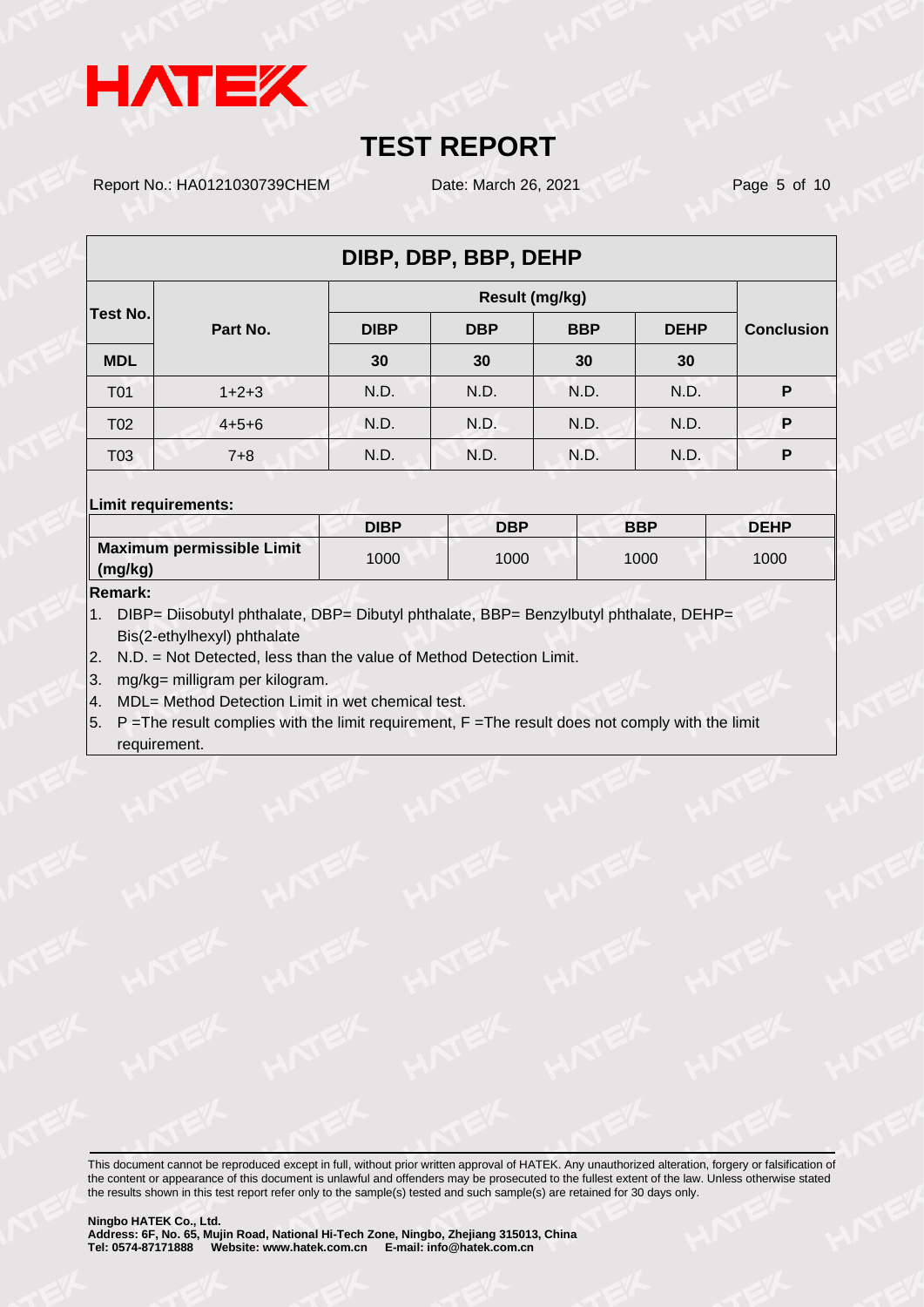

Report No.: HA0121030739CHEM Date: March 26, 2021 Page 6 of 10

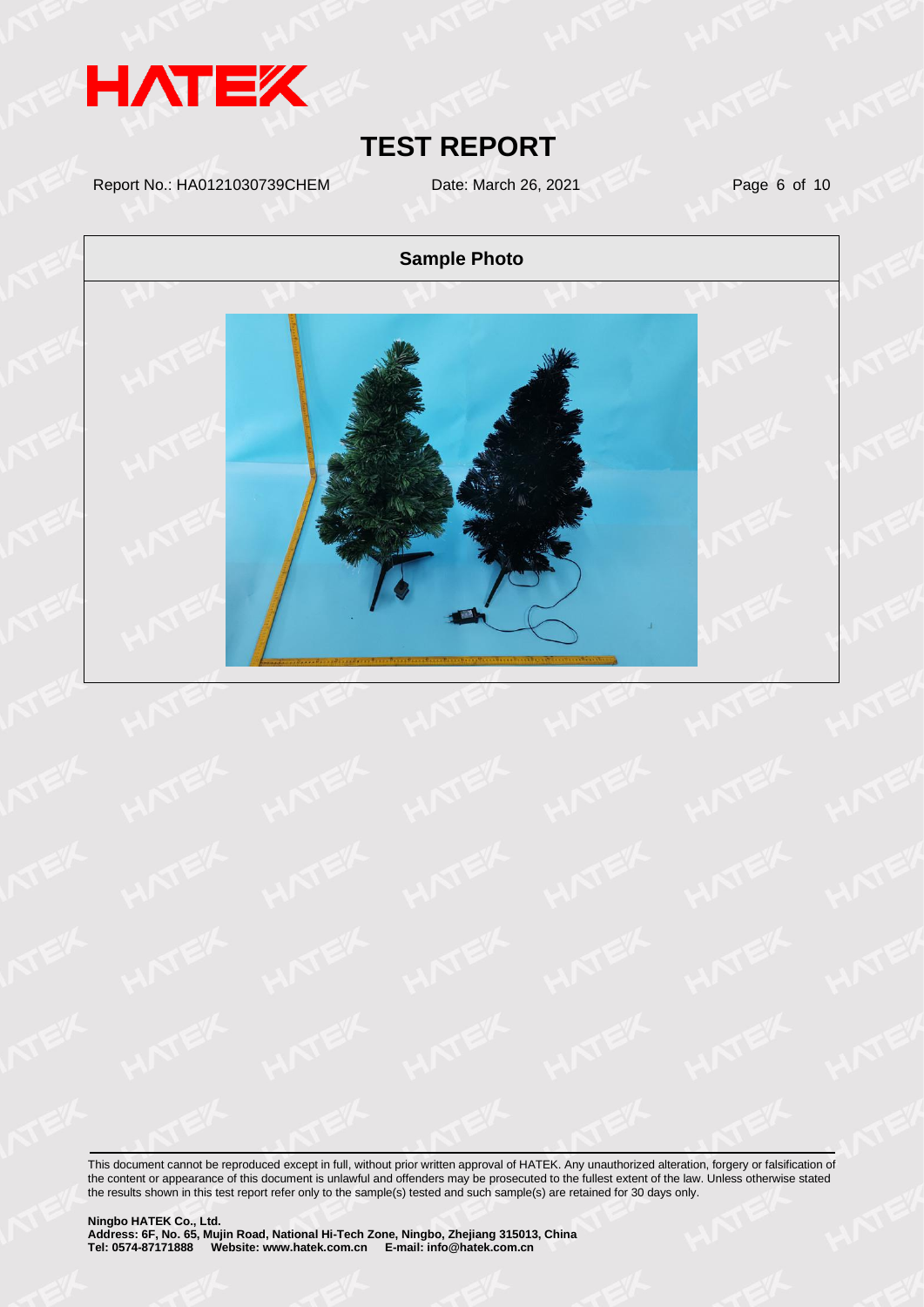

Report No.: HA0121030739CHEM Date: March 26, 2021 Page 7 of 10

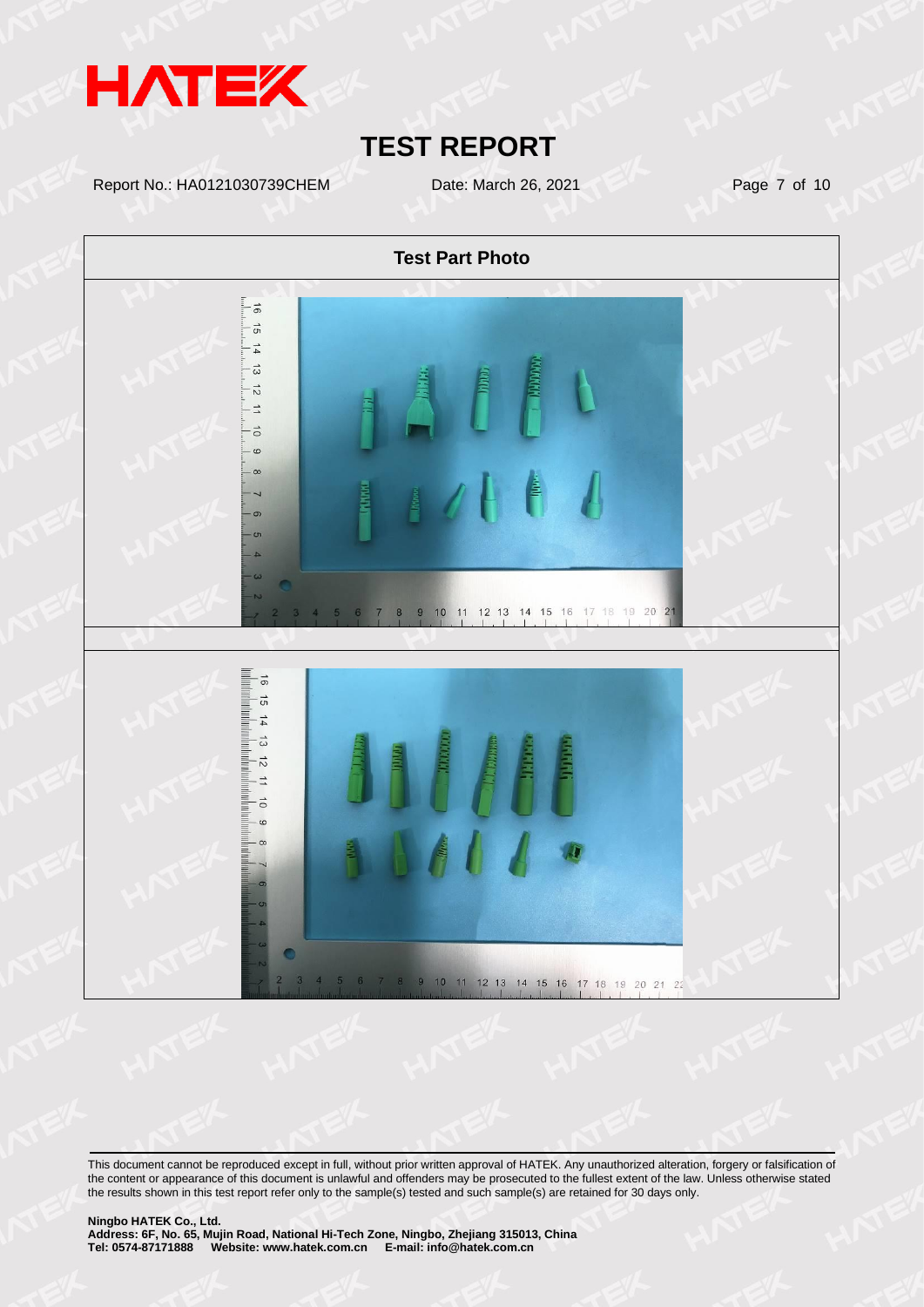

Report No.: HA0121030739CHEM Date: March 26, 2021 Page 8 of 10

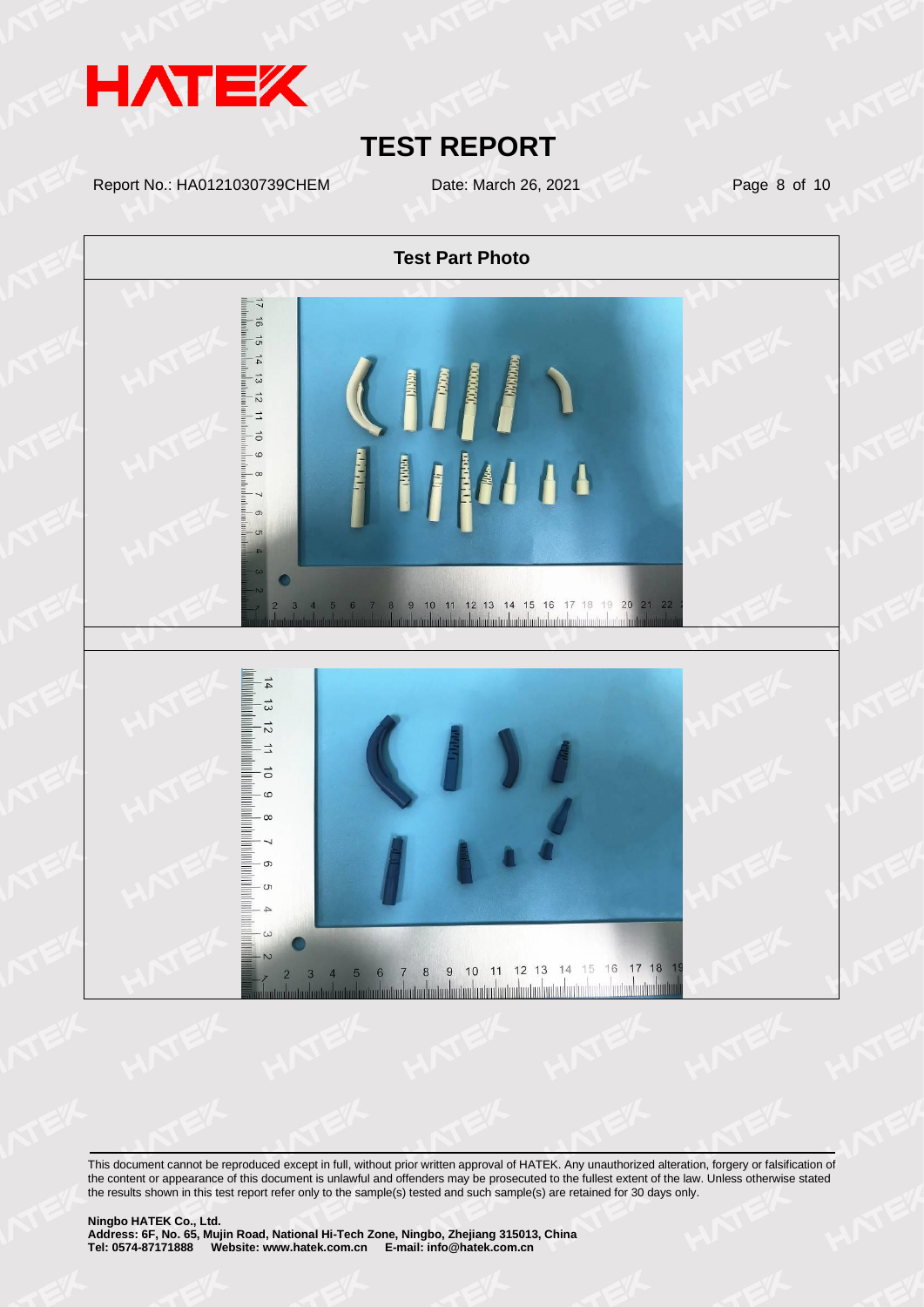

Report No.: HA0121030739CHEM Date: March 26, 2021 Page 9 of 10